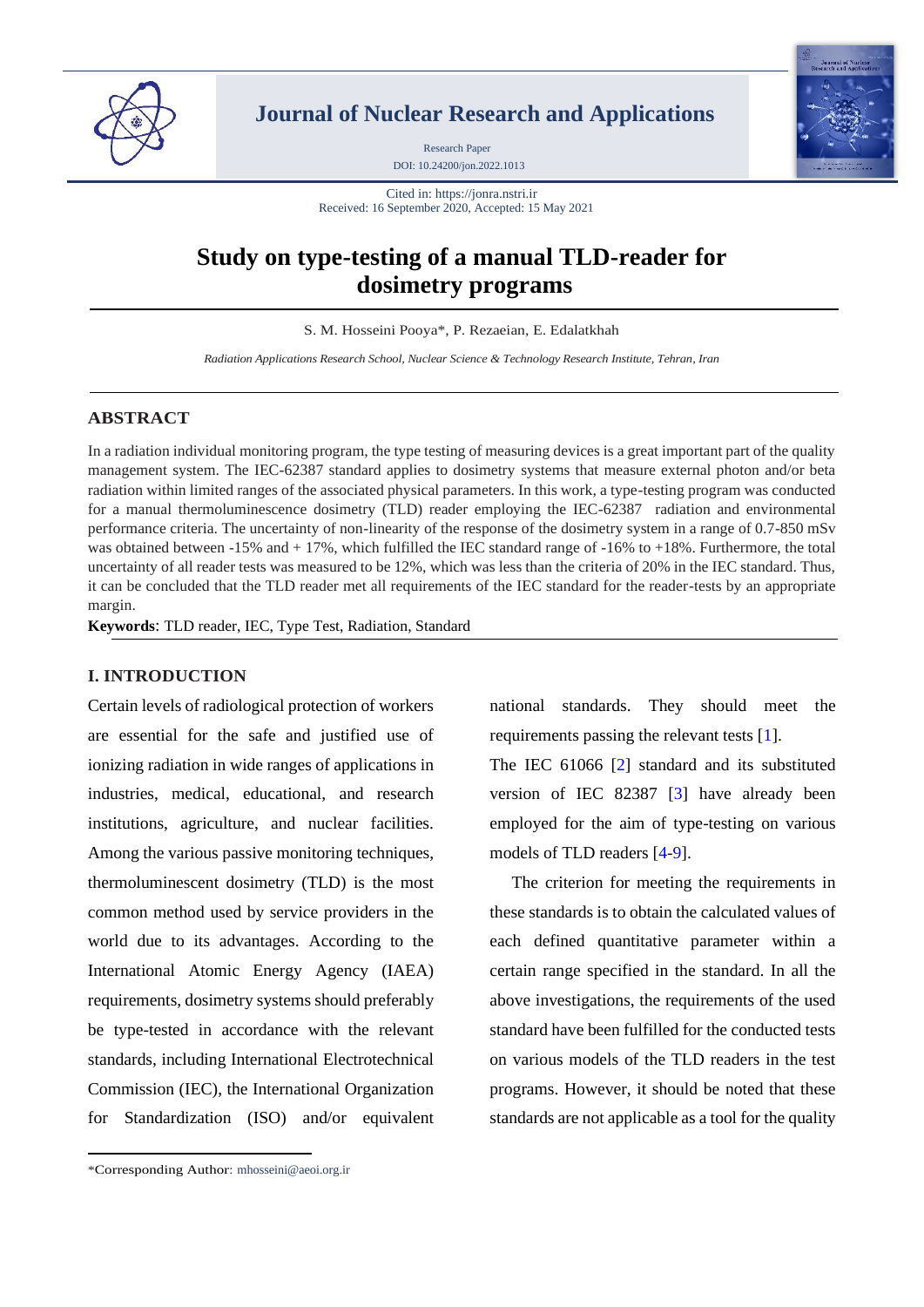of all of a manufacturer's products or to compare various commercial models of TLD readers.

The IEC 62387 could be applied to all types of passive and active dosimetry systems used to measure the different operational quantities of personal dose equivalents,  $H_p(d)$ , and the ambient dose equivalent, *H*\*(*d*). This IEC specifies general characteristics, test procedures and performance requirements, radiation characteristics, and environmental, electrical, mechanical, and software characteristics. Consequently, the test procedures are included comprehensive performance criteria of radiation and environmental.

Utilizing the IEC 62387 criteria, in this work, we conducted a reader-testing procedure for a new home-made manual TLD reader employed as one of the measuring instruments in any radiation monitoring services. Moreover, certain important criteria of the dosimetry system, which may include the significant contribution to a reader's performance, were assessed to ensure the quality of the reader.

# **II. MATERIAL AND METHODS**

A manual model of 7103-Plus TLD reader (RSD Co.) has been already designed and manufactured in Iran and was used for the tests (Fig. 1). The reader consists of one photomultiplier tubes that can measure the emitted visible light from TLD chips, pellets, or powder during the linear heating of these materials. The TL glow-curve could be calculated and drawn with a comprehensive software program and indicated on a PC monitor connected to the device.

Over 100 pre-calibrated LiF:Mg,Ti TLD chips (TLD-100, Harshaw) were used in this quality test program. The dosemeters were irradiated to the photons of a <sup>60</sup>Co reference source, which their dose fields were traceable to the national secondary standard dosimetry laboratory. The dosimetry system tests, including; non-linear response, overload, after effects and reusability, and the environmental tests including; light exposure, ambient temperature, reader stability and power supply, were investigated in this type-testing program. Except the ambient temperature, all tests were carried out on the reference condition of 23°C temperature in our laboratory. The laboratory temperature ranged from 15 to 40°C in the ambient temperature test.

Moreover, all tests, except the light exposure, were conducted under the normal light intensity of the laboratory  $($   $\sim$  150 lux). The effect of light exposure was investigated. Thus the reader was directly exposed to the light of 1000 lux. The dose equivalent quantity of Hp (0.07) was used in all measurements. According to the IEC 62387 standard, the following procedures were utilized.

### **A. Non-linearity of response**

Since the linearity of response is an essential parameter for any dosimetry system, the nonlinearity response of the reader was studied as the first test. The dosemeters were irradiated to  ${}^{60}Co$ reference source to the twelve dose values of 0.7 up to 850 mSv  $(w = 12)$  in which four repeated measurements  $(n = 4)$  were performed at those values. Accordingly, the corresponding value of *c*<sup>1</sup> and *c*<sup>2</sup> (two tabulated numerical parameters defined in the standard) were derived 1.269 and 1.840, respectively, from Table 2 of IEC standard [\[3,](#page-6-2)[10\]](#page-6-5). The mean indicated value *G<sup>i</sup>* and the standard deviation *s<sup>i</sup>* were determined for each dose *Ci*.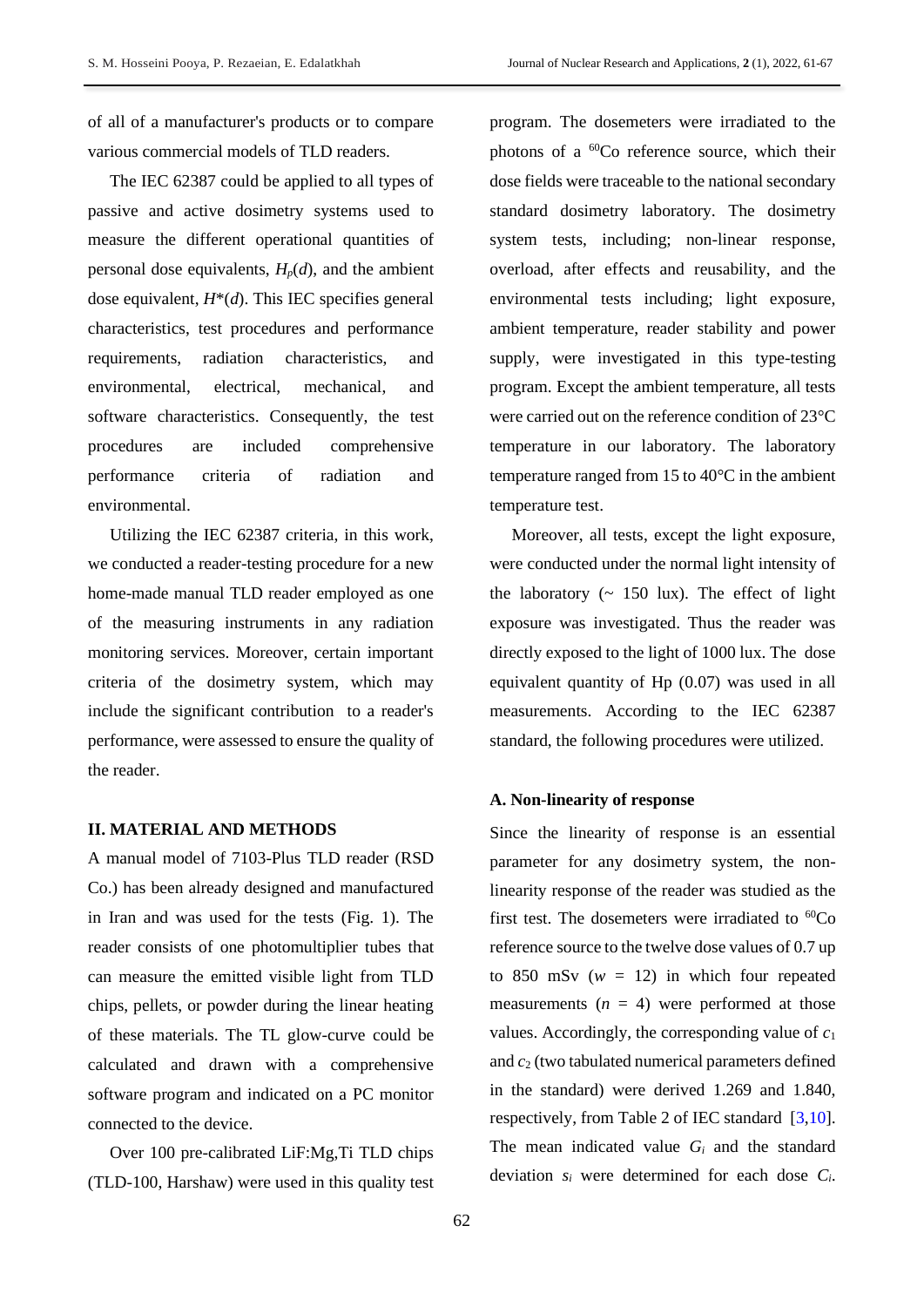Another requirement was that the inequality 0.91  $-U_{C,com} \leq ((G_i /_{Gr,0}) \pm U_{com}) \cdot (C_{r,0} / C_r) \leq 1.11 +$  $U_{C,con}$  should be valid, where  $C_r$  is the conventional true value of (delivered) dose equivalent under reference conditions,  $C_{r,0}$  is as  $C_r$  but only for reference dose equivalent, *Ucom* is the expanded uncertainty of a combined quantity and *UC,*com is the expanded uncertainty of a combined quantity of conventional true values.

# **B. Overload, after effect and reusability**

Four groups of dosemeters were exposed to the  $60Co$  source to the following high- and low-dose values, respectively.

Group 1: Reference group: five dosemeters were irradiated with  $C_{r,0} = 10$  mSv.

Group 2: One dosemeter was irradiated with a high dose equivalent of 1 Sv.

Group 3: Ten dosemeters were irradiated with a dose equivalent of 0.7 mSv ( $H_{low}$ ).

Group 4: Ten dosemeters were irradiated with a dose of 10 mSv. Then, the usual method of preparing the dosemeters was applied for a new irradiation. Finally, the dosemeters were irradiated with a dose equivalent of 0.3 mSv. For every dose value, the mean indicated value  $G_i$  and the standard deviation *s<sup>i</sup>* were determined [\[3\]](#page-6-2).



**Fig. 1.** A manual TLD Reader model of 7103-Plus **C. Light exposure** 

Two groups of seven dosemeters were exposed to the  $137Cs$  source.

Group 1: Reference group: the reader was exposed to additional light than the usual daylight in shadow, and the dosemeters were read out.

Group 2: The parts of the reader near the seal of the photomultiplier were exposed to a high-density light source (1000 lux) and the dosemeters were read out.

Groups 1 and 2 were exposed to 4.9 mSv  $(7H_{low})$ .

The mean indicated value *G<sup>i</sup>* and the standard deviation *s<sup>i</sup>* were determined for every group. The influence quantity was assumed to be type S (influence quantity whose effect on the indicated value is a deviation independent of the indicated value) [\[3\]](#page-6-2).

### **D. Ambient temperature**

This test was done in a 15–40°C temperature range. Two groups of seven dosemeters were exposed to the <sup>137</sup>Cs source for this test.

Groups 1 and 2 were exposed to 4.9 mSv. The laboratory temperature was fixed by a vapor compression refrigeration system (cooling-heating system).

Group 1: Reference group: the ambient temperature was at standard test conditions and the dosemeters were read out.

Groups 2: The reader's temperature was held 4 h at 40°C temperature. At the end of 4 h, the read-out of the dosemeters was performed by holding the temperature.

The mean indicated value *G<sup>i</sup>* and the standard deviation *s<sup>i</sup>* were determined for every group. The influence quantity was assumed to be type  $F[3]$  $F[3]$ .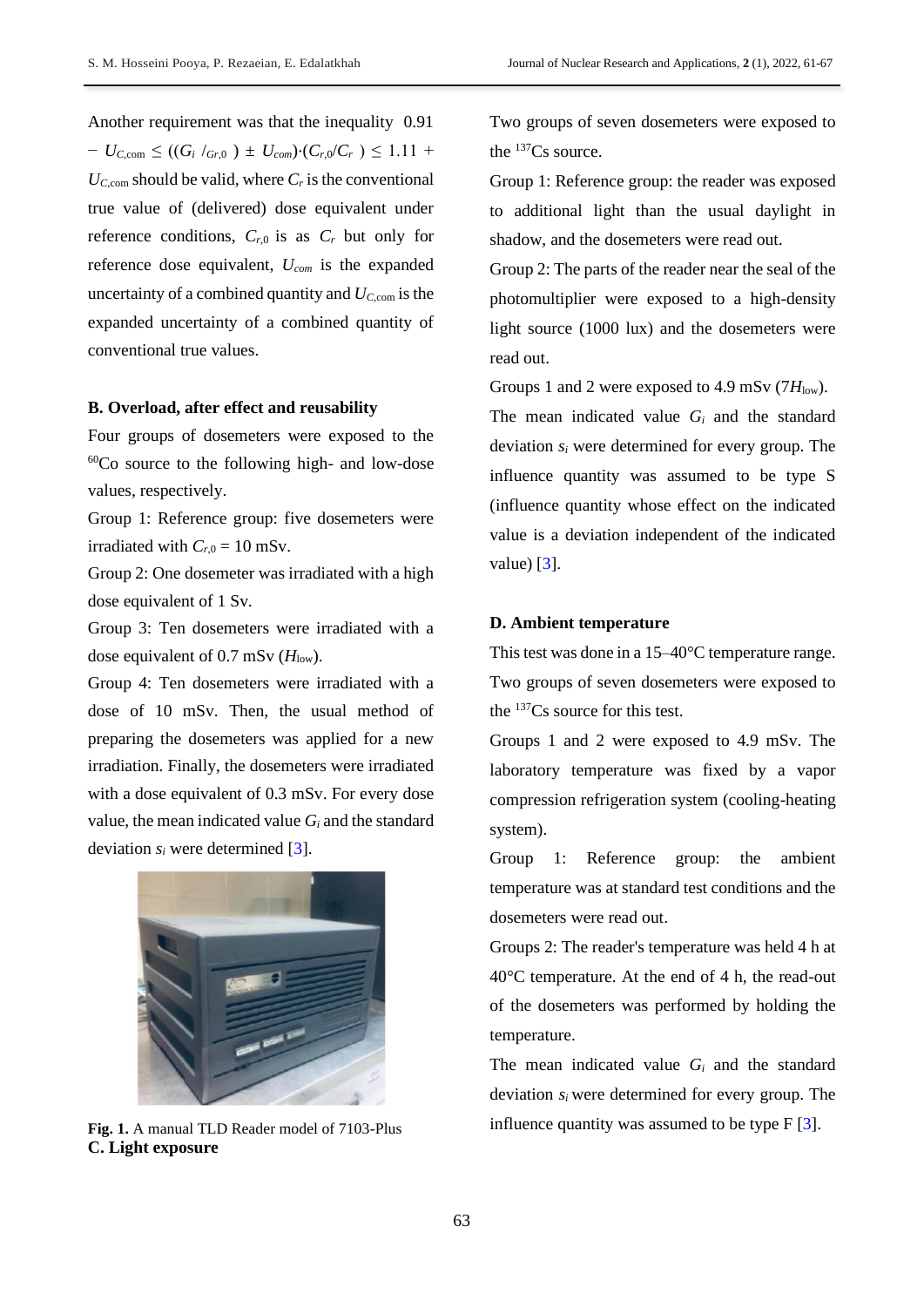### **E. Reader stability**

Three groups of seven dosemeters were used in this test.

Group 1 was irradiated at the beginning of the typetest and read out 1 week later.

Group 2 was irradiated to the same dose as group 1, after 1 month, and read out 1 week later.

Group 3 were irradiated to the same dose as groups 1 and 2, after 2 months, and read out 1 week later. The mean indicated value *G<sup>i</sup>* and the standard deviation *s<sup>i</sup>* were determined for every group. The influence quantity was assumed to be of type  $F[3]$  $F[3]$ .

# **F. Primary power supply**

The reader has been so electrically designed that any fluctuations in frequency and voltage never affect the TLD read-outs. However, the following procedure was conducted to ensure that the IEC standard criteria were met. Two groups of dosemeters were exposed to the <sup>137</sup>Cs source in this test.

Group 1: Reference group: seven dosemeters were read out under a stable nominal power supply voltage and frequency (220 V, 50 Hz), achieved by an uninterruptable power supply system.

Group 2: Twenty dosemeters were read out under random and simultaneous changes of frequency and voltage from 40.7 to 50.3Hz and from 190 to 240 V, respectively, at the peak energy consumption times.

The mean indicated value *G<sup>i</sup>* and the standard deviation *s<sup>i</sup>* were determined for every group. The influence quantity was assumed to be of type F.

### **III. RESULTS AND DISCUSSION**

### **A. Dosimetry system performance test results**

Table 1 exhibits the full results obtained for the non-linearity of response. According to the IEC 62387 standard (line 6 of Table 8), the coefficient of variations (COVs) must fulfill the requirements presented as: for the doses of  $H < 0.1$ ,  $0.1 \leq H <$ 1.1, and  $H \ge 1.1$  mSv, the COVs must be less than 15%, (16–*H*/0.1mSv)% and 5%, respectively.

The values of COV (which is defined as the ratio of  $s_i/G_i$ ) were obtained less than those of the criteria in Table 8 of the IEC standard (i.e. the product of the given values in line 6 of the table by  $c_1 = 1.269$  or  $c_2 = 1.840$ ) to all the twelve dose values. Moreover, the calculated values of inequality *0.91−UC,*com *≤ ((Gi/Gr,0*) ±*U*com)⋅(*Cr*,0/*Cr*)  $\leq 1.11+U_{C<sub>com</sub>}$  were valid to all the eight dose values. Thus, the requirements of non-linearity of response met the IEC criteria for the non-linearity of response.

An overload message was displayed on the system when the dosemeter of the second group was read out over 1500 nC. Afterward, the reading procedure was automatically stopped. In addition, the reader could continue the read-outs of dosemeters of group 3 on its usual way. After that the overload message stopped the reader. The  $i$ nequality  $0.91 - U_{C,com}$  ≤ (( $G_i/G_{r,0}$ ) ± $U_{com}$ )⋅( $C_{r,0}/C_r$ )  $\leq 1.11+U_{C,com}$  was valid for the three other groups of dosemeters (Table 2). In addition, the COV of all groups was obtained less than those of the IEC standard criteria. Consequently, the requirements of IEC are considered to be met in overload, after effect, and reusability tests.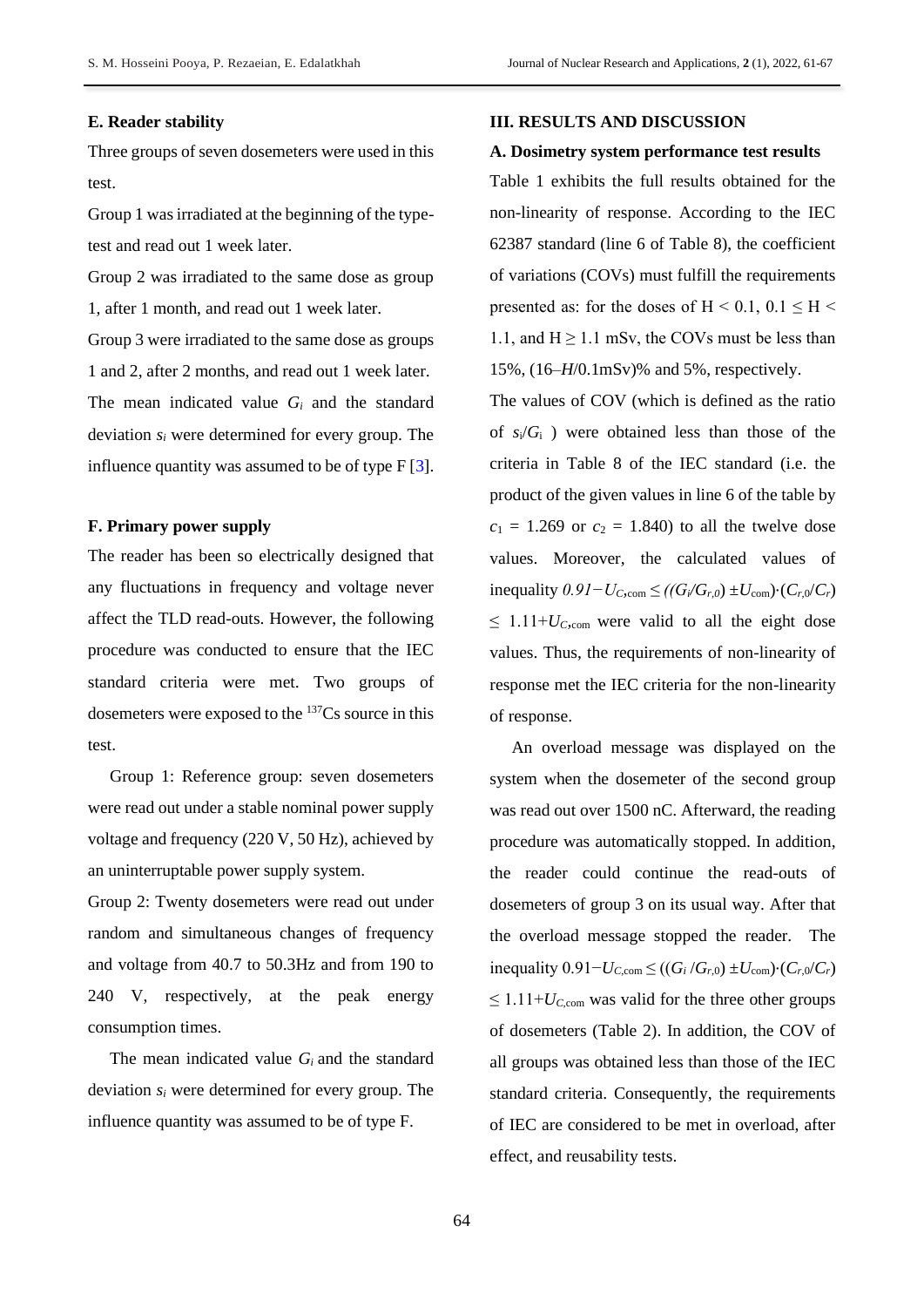| וחו<br>ഄ<br>ı |  |
|---------------|--|
|               |  |

| The non-linearity of response test results of IEC 62387 for TLD reader model of 7103-Plus |  |  |  |  |  |  |
|-------------------------------------------------------------------------------------------|--|--|--|--|--|--|
|                                                                                           |  |  |  |  |  |  |

|                                      | <b>Test result for</b> |             |                                                                                                          |                                                                   |                                               |  |  |  |
|--------------------------------------|------------------------|-------------|----------------------------------------------------------------------------------------------------------|-------------------------------------------------------------------|-----------------------------------------------|--|--|--|
| <b>Dose</b><br><b>Value</b><br>(mSv) | $U_{com}$              | $U_{C,com}$ | $0.91 - U_{C,com} \leq \left(\frac{\overline{G_i}}{G_{r,0}} \pm U_{com}\right)$<br>$\frac{C_{r,0}}{C_r}$ | <b>IEC Criteria for</b><br>$\mathrm{COV} \quad \frac{S_i}{G}(\%)$ | <b>Test result for</b><br>$\frac{S_i}{G}(\%)$ |  |  |  |
|                                      |                        |             | $\leq 1.11 + U_{C,com}$                                                                                  |                                                                   |                                               |  |  |  |
| 0.7                                  | 0.002                  | 0.07        | $0.84 \leq 0.85$ $0.91 \leq 1.18$                                                                        | 15.0                                                              | 1.93                                          |  |  |  |
| 3                                    | 0.038                  | 0.07        | $0.84 \le 1.07$ <sub>-1.16</sub> $\le 1.18$                                                              | 13.0                                                              | 2.95                                          |  |  |  |
| 20                                   | 0.049                  | 0.07        | $0.84 \le 1.00$ <sub>-1.05</sub> $\le 1.18$                                                              | 5.3                                                               | 0.71                                          |  |  |  |
| $30\,$                               | 0.084                  | 0.07        | $0.84 \le 0.96$ <sub>-1.01</sub> $\le 1.18$                                                              | 5.3                                                               | 1.22                                          |  |  |  |
| 50                                   | 0.301                  | 0.07        | $0.84 \leq 0.88$ <sub>-1.00</sub> $\leq 1.18$                                                            | 5.3                                                               | 3.79                                          |  |  |  |
| 100                                  | 0.439                  | 0.07        | $0.84 \le 0.97$ <sub>-1.06</sub> $\le 1.18$                                                              | 5.3                                                               | 4.08                                          |  |  |  |
| 250                                  | 1.265                  | 0.07        | $0.84 \le 0.96$ <sub>-1.06</sub> $\le 1.18$                                                              | 5.3                                                               | 2.86                                          |  |  |  |
| 350                                  | 2.306                  | $0.07\,$    | $0.84 \le 0.93$ <sub>-1.06</sub> $\le 1.18$                                                              | 5.3                                                               | 3.95                                          |  |  |  |
| 450                                  | 2.642                  | 0.07        | $0.84 \le 0.93$ <sub>-1.04</sub> $\le 1.18$                                                              | 5.3                                                               | 3.51                                          |  |  |  |
| 700                                  | 5.063                  | 0.07        | $0.84 \le 0.93$ <sub>-1.08</sub> $\le 1.18$                                                              | 5.3                                                               | 4.33                                          |  |  |  |
| 800                                  | 4.643                  | 0.07        | $0.84 \le 1.07$ <sub>-1.18</sub> $\le 1.18$                                                              | 5.3                                                               | 2.91                                          |  |  |  |
| 850                                  | 4.445                  | 0.07        | $0.84 \le 1.07$ <sub>-1.17</sub> $\le 1.18$                                                              | 5.3                                                               | 2.56                                          |  |  |  |

# **Table 3**

The reader tests results of IEC 62387 for TLD reader model of 7103-Plus

| <b>Test</b>            | Group no       | $U_{\rm com}$ | $r_{\min}$                       | $r_{\rm max}$                    | <b>Test result for</b><br>$\left(\frac{\overline{G_t}}{\overline{G_m}} \pm U_{\text{com}}\right)$ | <b>IEC Criteria</b><br>for COV<br>$\frac{S_i}{G}(\%)$ | <b>Test</b><br>result<br>for<br>$\frac{S_i}{G}(\%)$ |
|------------------------|----------------|---------------|----------------------------------|----------------------------------|---------------------------------------------------------------------------------------------------|-------------------------------------------------------|-----------------------------------------------------|
|                        | $\mathbf{1}$   |               |                                  | Not Applicable (Reference Group) |                                                                                                   | 6,0                                                   | 3.5                                                 |
| Stability              | $\overline{2}$ | 0.04          | 0.91                             | 1.11                             | $0.92 - 0.99$                                                                                     | 6.0                                                   | 4,0                                                 |
|                        | 3              | 0.04          | 0.91                             | 1.11                             | $0.91 - 0.98$                                                                                     | 6.0                                                   | 4.0                                                 |
| Ambient<br>Temperature | 1              |               | Not Applicable (Reference Group) | 11.0                             | 4.4                                                                                               |                                                       |                                                     |
|                        | 2              | 0.01          | 0.91                             | 1.11                             | $0.92 - 0.96$                                                                                     | 11.0                                                  | 2.7                                                 |
| <b>Light Exposure</b>  | 1              |               |                                  | Not Applicable (Reference Group) |                                                                                                   | 11.0                                                  | 3.8                                                 |
|                        | 2              | 0.02          | 0.91                             | 1.11                             | 1.00-1.01                                                                                         | 11.0                                                  | 2.0                                                 |
| Power Supply           | 1              |               |                                  | Not Applicable (Reference Group) |                                                                                                   | 6.0                                                   | 5.0                                                 |
|                        | $\overline{2}$ | 0.02          | 0.91                             | 1.11                             | $1.07 - 1.10$                                                                                     | 6.0                                                   | 2.0                                                 |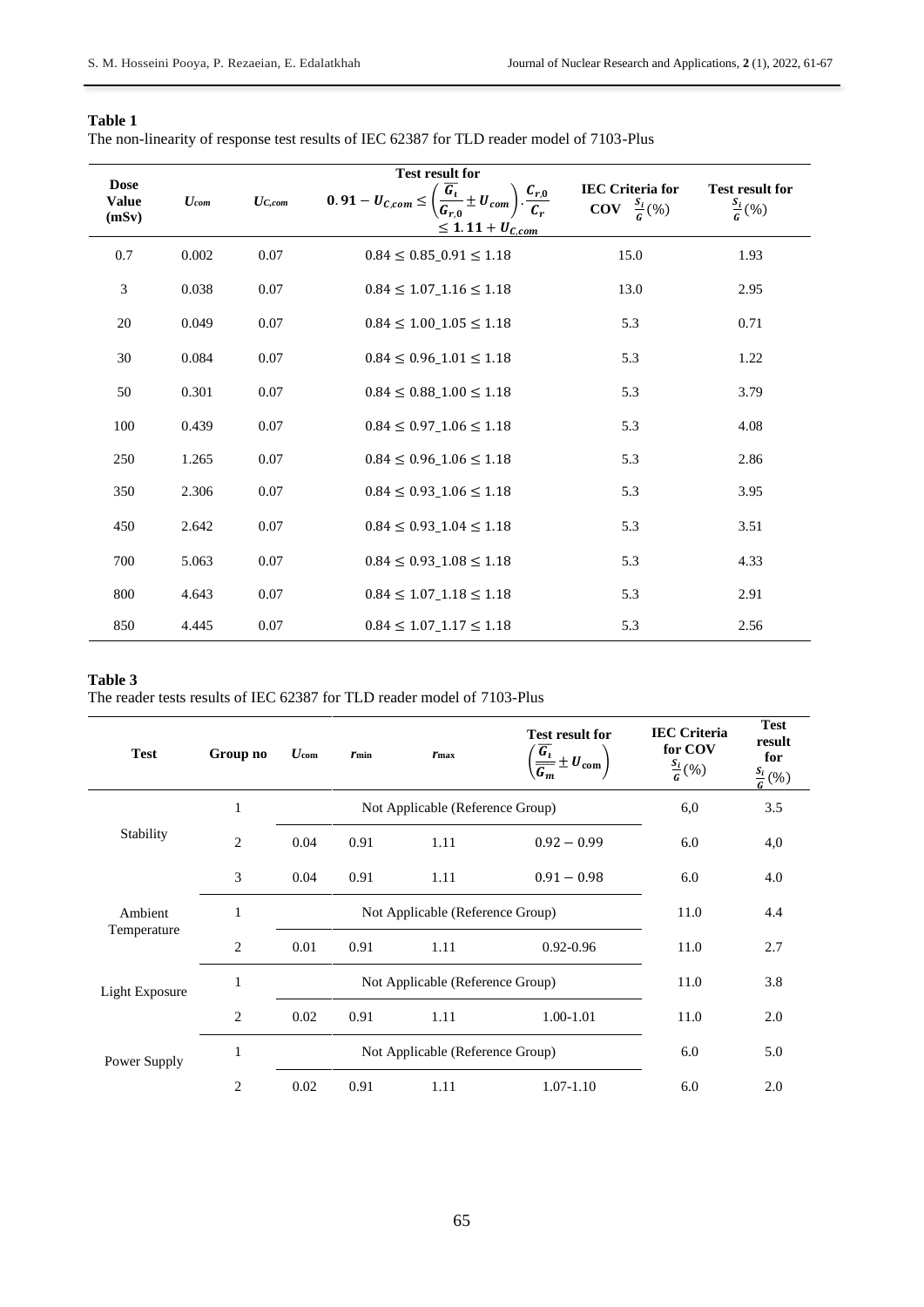| Group<br><b>N0.</b> | <b>Dose</b><br><b>Value</b><br>(mSv) | $U_{\rm com}$ | $U_{\rm C, com}$ | <b>Test result for</b><br>$\overline{G_{\iota}}$<br>$c_{r,0}$<br>$0.91-U_{C,com} \leq$<br>$+$ $U_{\rm com}$ ,<br>$\sqrt{\frac{G_{r,0}}{\leq 1.11 + U'_{\text{C,com}}}}$ | IEC<br>criteria<br>for COV<br>$\frac{S_i}{c}(96)$ | <b>Test</b><br>result<br>for<br>(%) |
|---------------------|--------------------------------------|---------------|------------------|-------------------------------------------------------------------------------------------------------------------------------------------------------------------------|---------------------------------------------------|-------------------------------------|
| 1                   | 10                                   |               |                  | Not Applicable (Reference Group)                                                                                                                                        |                                                   |                                     |
| 2                   | 0.70                                 | 0.006         | 0.07             | $0.84 \leq 0.96 - 1.13 \leq 1.18$                                                                                                                                       | 13                                                | 10.31                               |
| 3                   | 10                                   | 0.029         | 0.07             | $0.84 \leq 0.92 - 0.98 \leq 1.18$                                                                                                                                       | 5.29                                              | 4.385                               |
| 3                   | 0.70                                 | 0.001         | 0.07             | $0.84 \le 0.97$ $1.00 \le 1.18$                                                                                                                                         | 5.29                                              | 1.613                               |

#### **Table 2**

The reusability and after-effect tests results of IEC 62387 for TLD reader model of 7103+

# **B. Reader performance test results**

Table 3 presents the full results obtained from the environmental tests. In the light exposure test, since the value of inequality  $|G_2 - G_1 \pm U_{\text{com}}| \le D_{\text{max}}$ was valid, the TLD reader met the IEC standard criteria in the test. In the ambient temperature, power supply, and stability tests, since the values of inequality  $r_{\min} \le ((G_2/G_1) \pm U_{\text{com}}) \le r_{\max}$  are valid; the requirements of IEC standard were considered to be met for all three tests. Finally, considering the  $r_q$  values defined for the influence quantities of type F, the total uncertainty of all reader tests was measured to be 12%, which was less than the criteria of 20% in standard mode. The calculated *r<sup>q</sup>* values showed in Table 4.

# **Table 4.**

Total uncertainty of TLD reader model of 7103-Plus against the influence quantities of type F for reader tests

| <b>Test</b>            | <b>Test</b><br>results<br>of $r_q$ | 2<br>$\leq 0.20$<br>$r_q$ |
|------------------------|------------------------------------|---------------------------|
| Stability              | 0.955<br>0.954                     |                           |
| Ambient<br>Temperature | 0.940                              | 0.12                      |
| Light<br>Exposure      | 1.005                              |                           |
| Power<br>Supply        | 1.085                              |                           |

### **C. Comparison with the other TLD readers**

In Table 5, the passed tests of model 7103-plus were summarized along with those of other various models of TLD readers already studied by other investigators. Since in the past investigations, either the IEC 61066 criteria have been used (Lue et. al, 2008; Velbeck et. al, 2006), or the IEC 62387 criteria have been employed incompletely (Rizk and Vanhavere, 2016), it is not possible to compare the various models of TLD-readers in this regards. However, considering the similarity in criteria of IEC 61066 and 62387 in the majority of tests, it can be concluded that the manual TLD reader model of 7103-Plus could be used at least with the same degree of performance of other commercial TLD readers in dosimetry laboratories.

# **IV. CONCLUSION**

The model 7103-Plus manual TLD reader met the criteria of IEC 62387 by large margins. Since the qualitative characteristics of TLD readers do not depend on the type of quantities, the obtained results for Hp(0.07) can be extended to measure the other dose quantities of  $Hp(10)$ ,  $Hp(3)$ , and  $H^{*}(10)$ with the same degree of uncertainties. The equipped reader with the comprehensive software can be used reliably and efficiently in an accredited dosimetry laboratory.